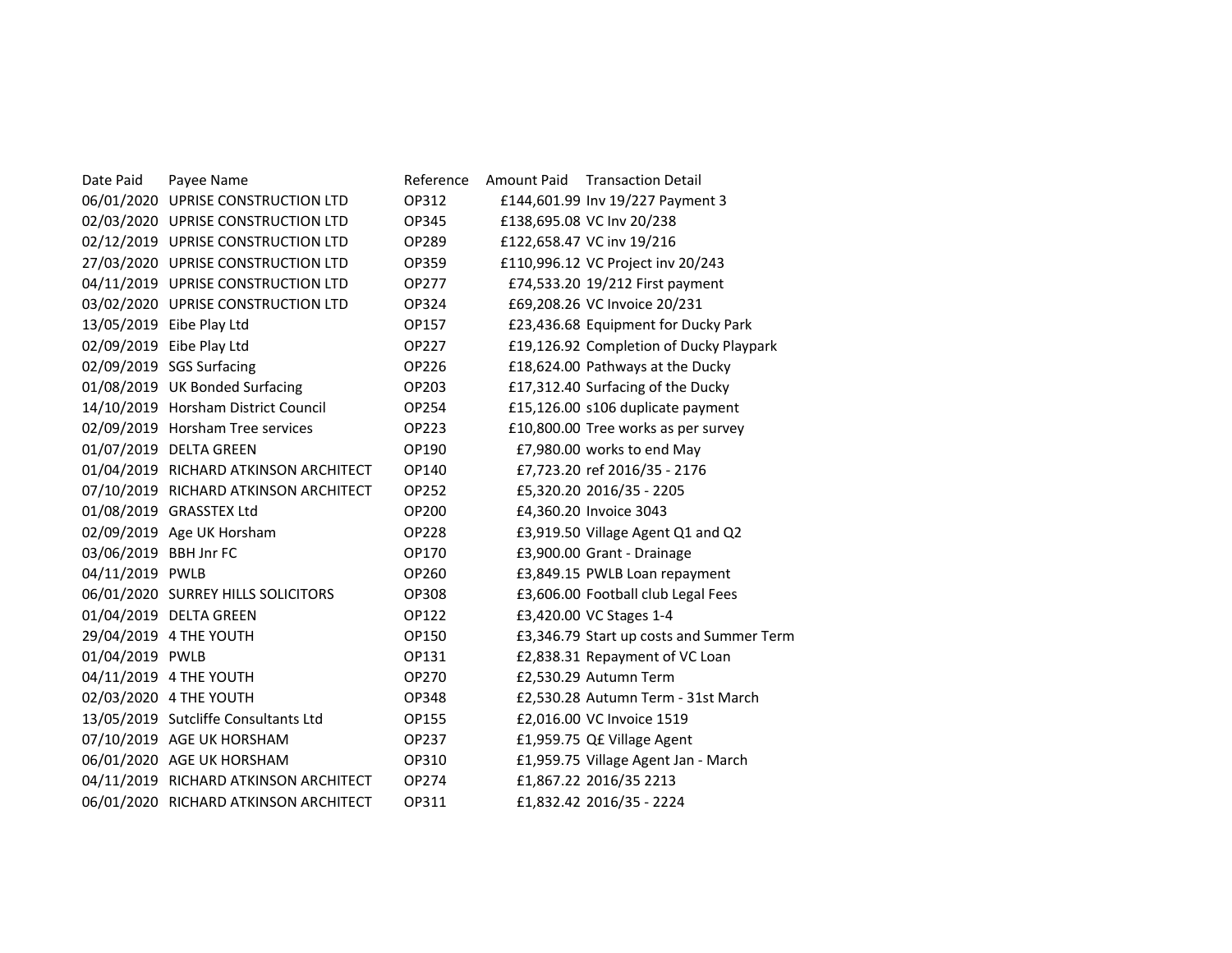| 29/04/2019 BAQUS      |                                       | OP151        | £1,830.00 invoice 30161               |
|-----------------------|---------------------------------------|--------------|---------------------------------------|
| 13/05/2019 BAQUS      |                                       | OP156        | £1,830.00 VC Invoice 30333            |
|                       | 01/04/2019 CONNICK TREE CARE          | OP124        | £1,800.00 CONNICK TREE Survey         |
|                       | 03/02/2020 RICHARD ATKINSON ARCHITECT | OP325        | £1,797.62 VC Inv 2016/35 - 2229       |
|                       | 27/03/2020 RICHARD ATKINSON ARCHITECT | OP361        | £1,797.62 VC 2016/35 - 2235           |
|                       | 02/12/2019 RICHARD ATKINSON ARCHITECT | OP292        | £1,762.82 VC Architect 2016/35 2218   |
|                       | 02/03/2020 RICHARD ATKINSON ARCHITECT | OP344        | £1,762.82 VC 2016/35-2233             |
|                       | 01/04/2019 PD & CE SNELLING           | OP139        | £1,680.00 VC Tree reduction           |
|                       | 07/10/2019 GRASSTEX Ltd               | OP242        | £1,603.20 August Grass cutting        |
|                       | 04/11/2019 Horsham Tree services      | OP267        | £1,584.00 TC and Trees at CC          |
|                       | 02/12/2019 ELITE HORTICULTURAL        | <b>OP288</b> | £1,548.00 Watering of Hanging Baskets |
| 01/04/2019 WSSALC Ltd |                                       | OP135        | £1,541.46 Subscription 2019/20        |
|                       | 21/05/2019 Currys PC World            | OP176        | £1,521.00 Cllr Laptops                |
|                       | 25/06/2019 CURRYS PC WORLD            | OP176        | £1,521.00 Cllr Laptops                |
|                       | 02/09/2019 SURREY HILLS SOLICITORS    | OP219        | £1,410.00 FC Legal fees               |
|                       | 06/01/2020 SURREY HILLS SOLICITORS    | OP309        | £1,410.00 Football Club Legal Fees    |
|                       | 07/10/2019 ZURICH MUNICIPAL           | OP250        | £1,359.44 Insurance                   |
|                       | 06/01/2020 EYELEVEL DESIGN            | OP300        | £1,340.40 Winter Newsletter           |
|                       | 01/04/2019 BBH MAGAZINE               | OP132        | £1,311.00 Grant payment               |
|                       | 01/07/2019 EYELEVEL DESIGN            | OP183        | £1,298.40 Summer Newsletter           |
|                       | 02/12/2019 West Sussex LGPS           | OP282        | £1,279.46 Pension contributions       |
|                       | 07/10/2019 GRASSTEX Ltd               | OP243        | £1,268.40 September Grass cutting     |
| 01/07/2019 BAQUS      |                                       | OP191        | £1,200.00 VC Inv 30505                |
|                       | 02/09/2019 GRASSTEX Ltd               | OP216        | £1,177.20 July grass cutting          |
|                       | 01/08/2019 Medway Galvanising Company | OP202        | £1,103.40 Gate for the Ducky          |
| 04/11/2019 BAQUS      |                                       | OP276        | £1,080.00 QS Services 31493           |
| 02/12/2019 BAQUS      |                                       | OP290        | £1,080.00 Inv 31704                   |
| 06/01/2020 BAQUS      |                                       | OP313        | £1,080.00 31901 QS Services           |
| 03/02/2020 BAQUS      |                                       | OP328        | £1,080.00 VC 32063                    |
| 02/03/2020 BAQUS      |                                       | OP346        | £1,080.00 VC inv 32214                |
| 27/03/2020 BAQUS      |                                       | OP360        | £1,080.00 VC Baqus 32414              |
| 01/07/2019 BEL SIGNS  |                                       | OP177        | £1,069.68 BEL SIGNS                   |
| 01/07/2019 AMBEROL    |                                       | OP188        | £988.80 Bins for Ducky                |